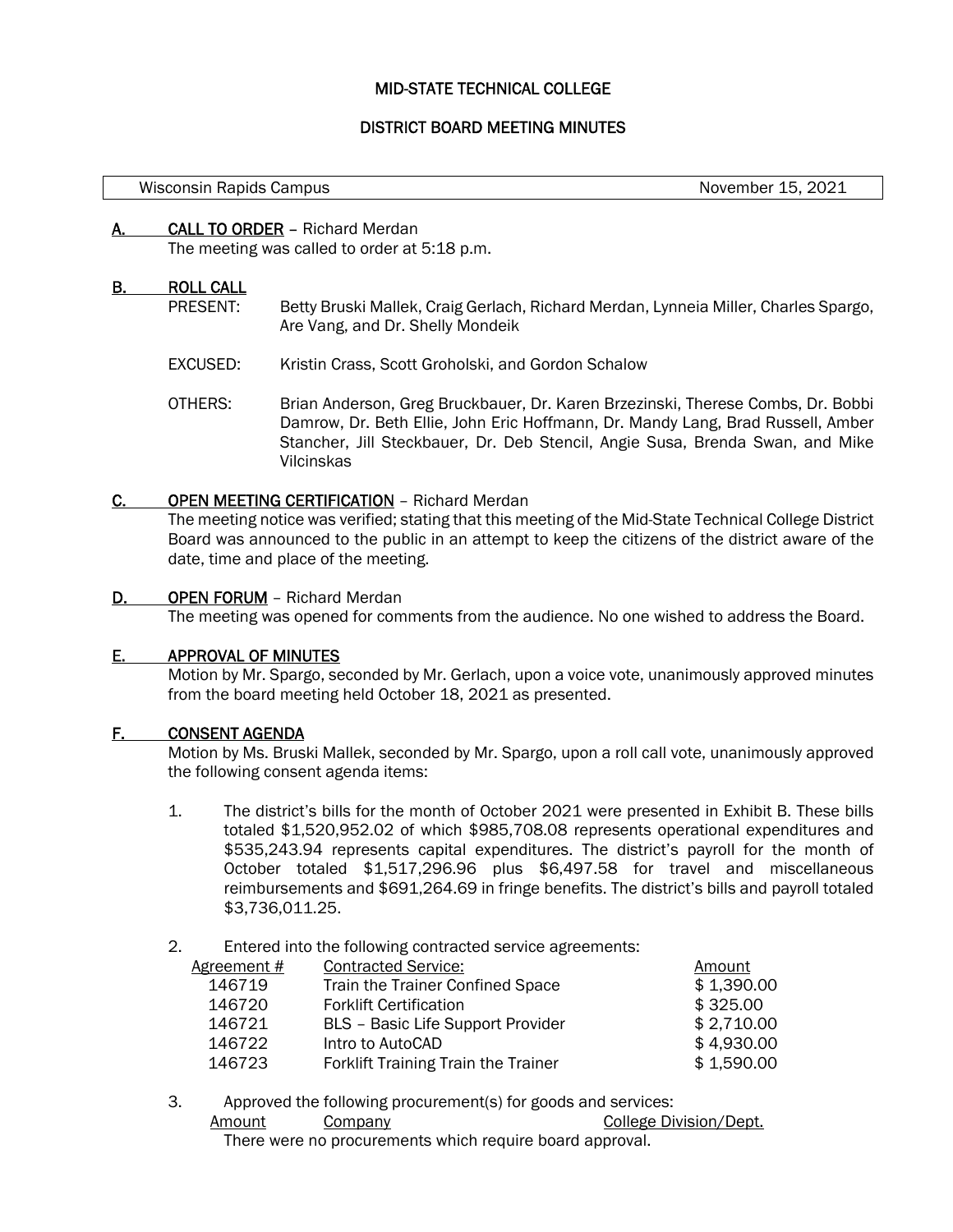Mid-State Technical College District Board Meeting Minutes November 15, 2021 Page 2

# G. CHAIRPERSON'S REPORT - Richard Merdan

- 1. Board members were welcomed to the meeting. Ms. Crass, Mr. Groholski and Mr. Schalow asked to be excused.
- 2. The Legal Issues Seminar and Fall Boards Association meeting was held virtually October 28-29. Ms. Bruski Mallek, Ms. Crass, and Mr. Merdan attended along with college staff. Those attended commented on sessions and presentations.
- 3. The ACCT Legislative Summit will be held February 6-9, 2022 in Washington D.C. Capital visits are being scheduled virtually. Those interested in attending should contact Ms. Susa for arrangements.

4. Future meeting dates (times unless otherwise announced:

MONTHLY MEETING Monday, December 20, 2021 Wisconsin Rapids Campus

Committee-of-the-Whole: 5:00 p.m. Board Meeting: following Committeeof-the-Whole

# H. FOUNDATION REPORT - Jill Steckbauer

- 1. Ms. Steckbauer highlighted the Foundation's Annual Impact Report which included 62% of employees contributing to the Foundation last year and 439 scholarships being provided to students.
- 2. Foundation event planning is underway. Golf and Trap events are in the works. Strategic Planning continues as well.
- 3. Student scholarship recipient Therese Combs provided her story and perspective as a student receiving support from the Foundation. Her story will be included in the annual appeal.
- **I. PRESIDENT'S REPORT** Dr. Shelly Mondeik
	- 1. Dr. Mondeik highlighted recent events on campus. Graduation will be held outdoors December 11 at the Wisconsin Rapids Campus.
	- 2. Dr. Mondeik recently provided the Keynote Address during the annual WWHEL Conference. Her message to over 200 attendees provided hope and support.
	- 3. WTCS Presidents Association reviewed the System Wide Equity Report, COVID protocol and marketing consortium initiatives.

# I. COMMITTEE REPORTS

- 1. FINANCE & INFRASTRUCTURE COMMITTEE Charles Spargo
	- a. TREASURER'S REPORT: No questions or concerns resulted from review of the Treasurer's Report.
	- b. 2020-21 AUDITED FINANCIAL STATEMENTS: Brian Anderson of Wipfli LLP presented the Audited Financial Statements for the fiscal year ending June 30, 2021. An unmodified opinion was presented. No issues with internal controls were found.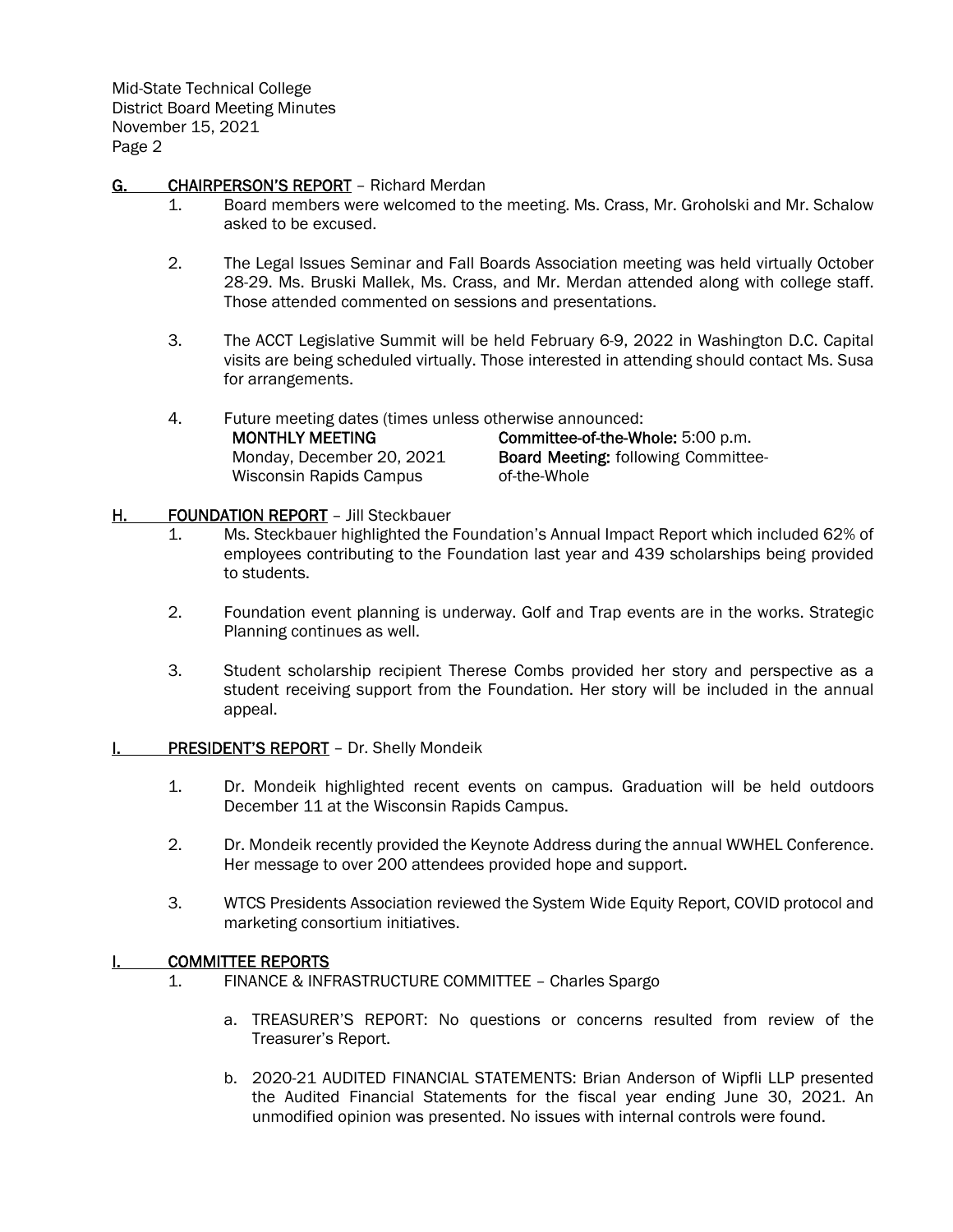Mid-State Technical College District Board Meeting Minutes November 15, 2021 Page 3

> Motion by Mr. Spargo, seconded by Ms. Miller, upon a roll call vote, unanimously approved the 2020-2021 Audited Financial Statements as presented.

- c. NEW STUDENT ACCOUNT CREATION PROCESS: Mid-State's new student account creation process was highlighted. The new process is live and aligns with business processes across the IT industry.
- d. FINANCE IMPLICATIONS FOR TOPICS IN OTHER COMMITTEES: No topics discussed.
- 2. ACADEMIC & STUDENT SERVICES COMMITTEE Betty Bruski Mallek
	- a. ACADEMIC PROGRAMMING: An update on academic programming was provided specific to the Tool and Die Apprenticeship Program. The four year program (10,400 hours of on the job training and 576 hours of paid instruction) has been supported by area employers and aligns with existing college programming.

Motion by Ms. Bruski Mallek, seconded by Mr. Gerlach, upon a roll call vote, unanimously approved the Tool and Die Apprenticeship Program.

- b. ACCREDITATION UPDATES: An update on Mid-State's Accreditation Sustainability Plan was provided. A supplemental dashboard was created to provide additional data points to the Board. Accreditation updates will be provided twice annually going forward. The next Higher Learning Commission visit is scheduled in 2024-2025. Accreditation Talk will continue to be offered to faculty and staff as ongoing informational pieces.
- 3. HUMAN RESOURCES & EXTERNAL RELATIONS COMMITTEE Lynneia Miller
	- a. STAFF ENGAGEMENT: Recent staff engagement opportunities were highlighted. Photos from the staff Halloween costume contest were shared and Board members were invited to participate in the Thanksgiving luncheon at a campus near them.
	- b. ANNUAL BENEFITS RENEWAL: Annual insurance renewals will be updated in January 2022. No premium increases or plan design changes will be implemented.

#### J. COMMITTEE-OF-THE-WHOLE

1. MANUFACTURING CENTER CAMPAIGN UPDATE: An update on Mid-State's Advanced Manufacturing, Engineering Technology and Apprenticeship Center campaign was provided. The total raised is over \$5.6 million with two large grants yet to be announced. Either internal campaigns were highlighted and the project timeline was also shared.

#### K. DISCUSSION & ACTION

ADULT EDUCATION EFFORTS AND ACCOLADES: An update on Mid-State's Adult Education programming was provided. Highlights on services provided, grants received and outcomes were provided. Innovation during COVID was also highlighted.

#### CLOSED SESSION - Richard Merdan

The Board entertained a motion to convene to closed session, pursuant to s. 19.85 (1)(c) Wisconsin Statutes, to discuss the President's evaluation.